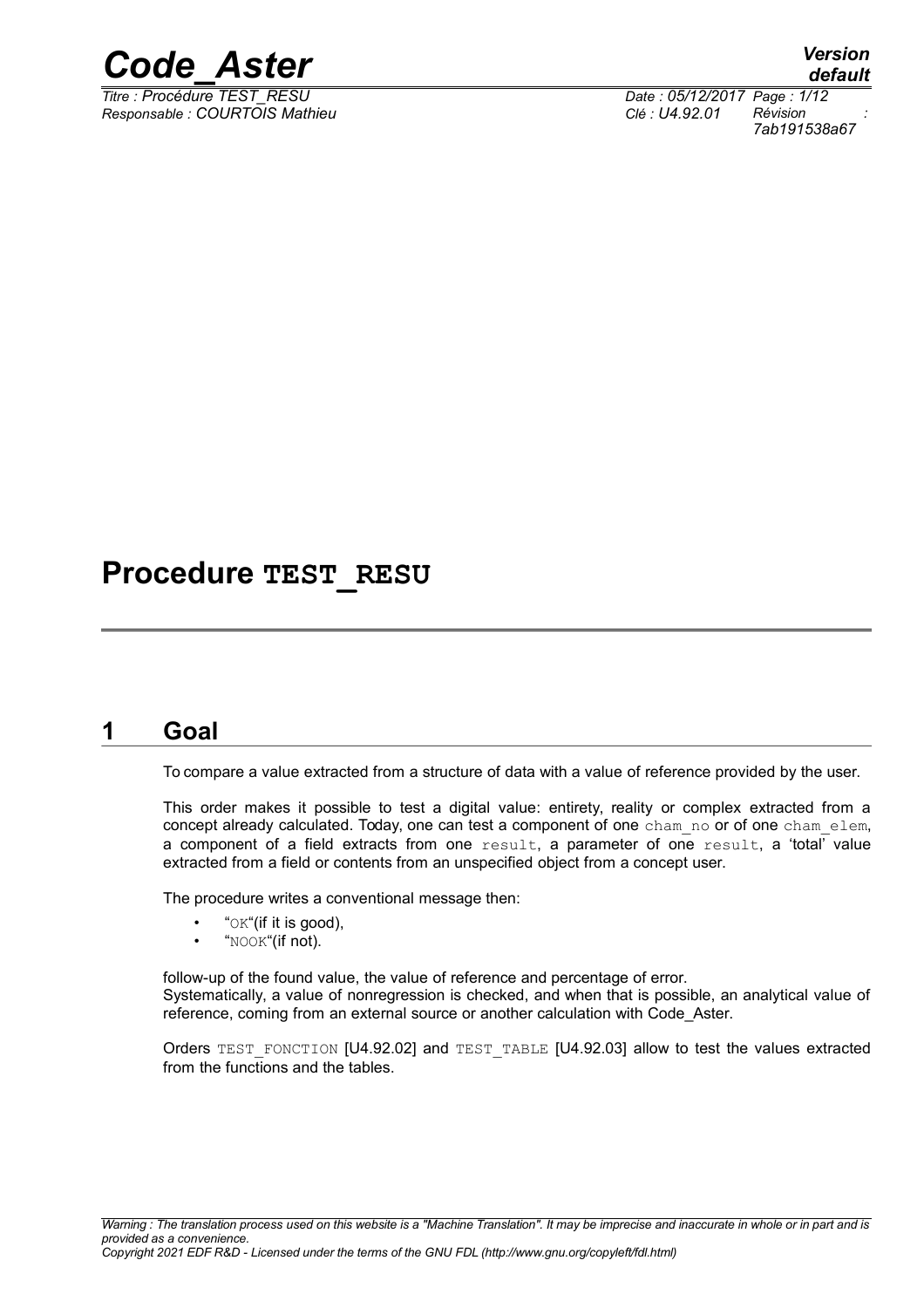*Titre : Procédure TEST\_RESU Date : 05/12/2017 Page : 2/12 Responsable : COURTOIS Mathieu Clé : U4.92.01 Révision :*

*7ab191538a67*

## **2 Syntax**

TEST\_RESU **(** ♦ / CHAM\_NO= (\_F ( ♦ CHAM\_GD = chno, [cham\_no] / TYPE TEST =  $/$  'SOMM ABS', / 'SOMM',  $/$  'MAX',  $/$  'MIN',  $\Diamond$  NOM CMP = ncmp, [K8]  $/ \bullet$  GROUP NO = grno, [group no]  $\bullet$  NOM CMP = nomcmp, [K8]  $\sqrt[3]{\text{LEGEND}} = \text{legend},$  [K16] # See definition of the value of reference ),) / CHAM\_ELEM= (F ( ♦ CHAM\_GD = chel, [cham\_elem] / TYPE TEST =  $/$  'SOMM ABS',  $\sqrt{SOMM'}$ ,  $/$  'MAX',  $/$  'MIN',  $\Diamond$  NOM CMP = ncmp, [K8]  $/ \bullet$  GROUP MA = gma1 , [group ma]  $/$  NOT = nupoint,  $[I]$ / GROUP NO = grno, [group no]  $\Diamond$  SOUS POINT = nusp,  $\bullet$  NOM  $CMP$  = nomcmp, [K8]  $\sqrt[6]{\text{LEGEND}} = \text{legend},$  [K16] See definition of the value of reference ),), /  $CARTE = (F \leftrightarrow CHAM GD = chel,$  [chamelem]  $\bullet$  NOM CMP = nomcmp, [K8]  $\bullet$  GROUP MA = qma1, [group ma] ↑ Price\_part game,<br>↓ LEGEND = legend, [K16] # See definition of the value of reference ),), / MAILLAGE=  $(F ( \bullet \text{ GRID} = my,$  [grid]  $\triangleleft$  CARA = / 'NB\_MAILLE' / 'NB\_NOEUD' / 'NB\_GROUP\_MA' / 'NB\_NB\_GROUP\_NO' 'EXI\_GROUP\_MA'  $\bullet$  NOM GROUP MA = gma, [group\_ma] 'EXI\_GROUP\_NO'  $\bullet$  NOM GROUP NO = gno, [group\_no] # See definition of the value of reference  $),$ ),  $/$  RESU = (F (  $\blacklozenge$  RESULT = LMBO , [resultat sdaster]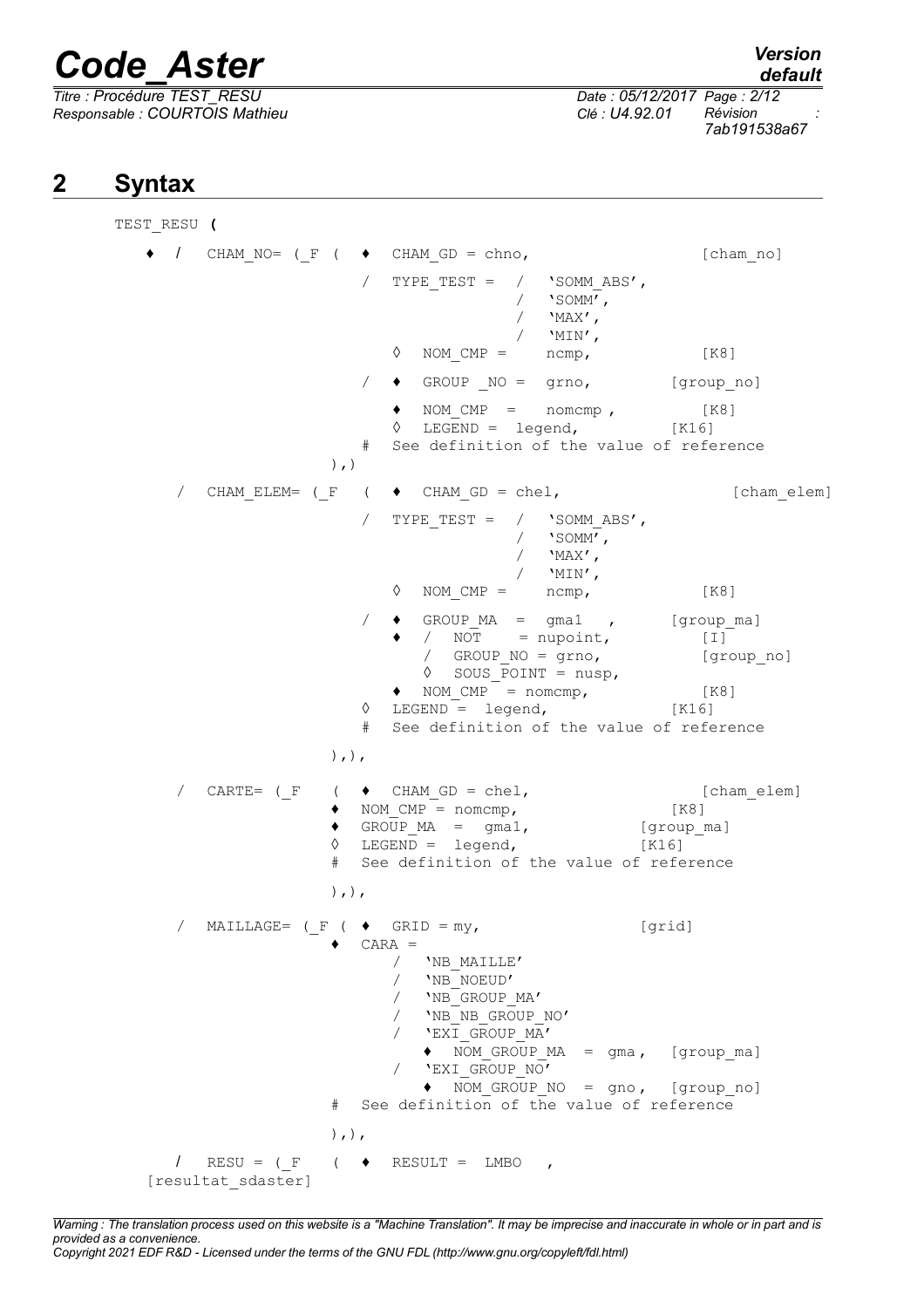*default*

*Code\_Aster Version Titre : Procédure TEST\_RESU Date : 05/12/2017 Page : 3/12 Responsable : COURTOIS Mathieu Clé : U4.92.01 Révision :*

> *7ab191538a67* / NUME ORDRE = nuor, [I]  $\text{/}$  NUME MODE = numo,  $\begin{bmatrix} 1 \end{bmatrix}$  $\begin{array}{ccc} \text{/} & \text{INST} & = \text{inst}, & \text{[R]} \\ \text{/} & \text{FRED} & = \text{freq}, & \text{[R]} \end{array}$ = freq, [R]<br>= (node, cmp), [1 Kn] / NOEUD CMP =  $(node, cmp)$ , / NOM  $\overline{CAS}$  = nocas,  $[K\overline{N}]$ / ANGLE  $= \alpha$ ,  $[R]$  $\bullet$  / PARA = para, [K16] / NOM CHAM = nosymb, [K16]  $\sqrt[6]{}$  NOM CMP = ncmp, [K8]  $/ NOM$  VARI = nvari, [K16] TYPE TEST =  $/$  'SOMM ABS',  $\sqrt{SOMM'}$ ,  $/$  'MAX',  $\sqrt{2}$  'MIN',  $GROUP NO = grno,$  [group no]  $/$   $\bullet$  GROUP MA= gma1, [group ma]  $\bullet$  / NOT = nupoint,  $[1]$ / GROUP\_NO = grno, [group\_no]  $\Diamond$  SOUS POINT = nusp,  $\bullet$  NOM CMP = nomcmp, [K8] # See definition of the value of reference  $)$ ,  $)$ ,  $\sqrt{GENE} = (F \times \text{A} E-SU GENE = LMBO)$ [VECT\_ASSE\_GENE] NUME CMP GENE =  $ncmp,$  [I] RESU GENE =  $LMBO$  , [MODE\_GENE]  $\bullet$  / PARA = para, [K16] / NOM CHAM =  $nosymb$ , [K16] NUME CMP GENE =  $ncmp,$  [I]  $\text{/}$  NUME ORDRE = nuor, [I] /  $NUME-MODE = numo,$  [I]  $/$  FREQ = freq,  $[R]$ RESUGENE = LMBO , [HARM \_GENE] NOM  $CHAM = nosymb,$  [K16] NUME CMP GENE =  $ncmp,$  [I] / NUME ORDRE = nuor, [I]  $/$  FREQ = freq,  $[R]$ RESU GENE =  $LMBO$  , [TRAN\_GENE] NOM CHAM = nosymb, [K16] NUME CMP GENE =  $ncmp,$  [I] / NUME ORDRE = nuor, [I]  $/$  INST = inst,  $[R]$ # See definition of the value of reference  $),$ ,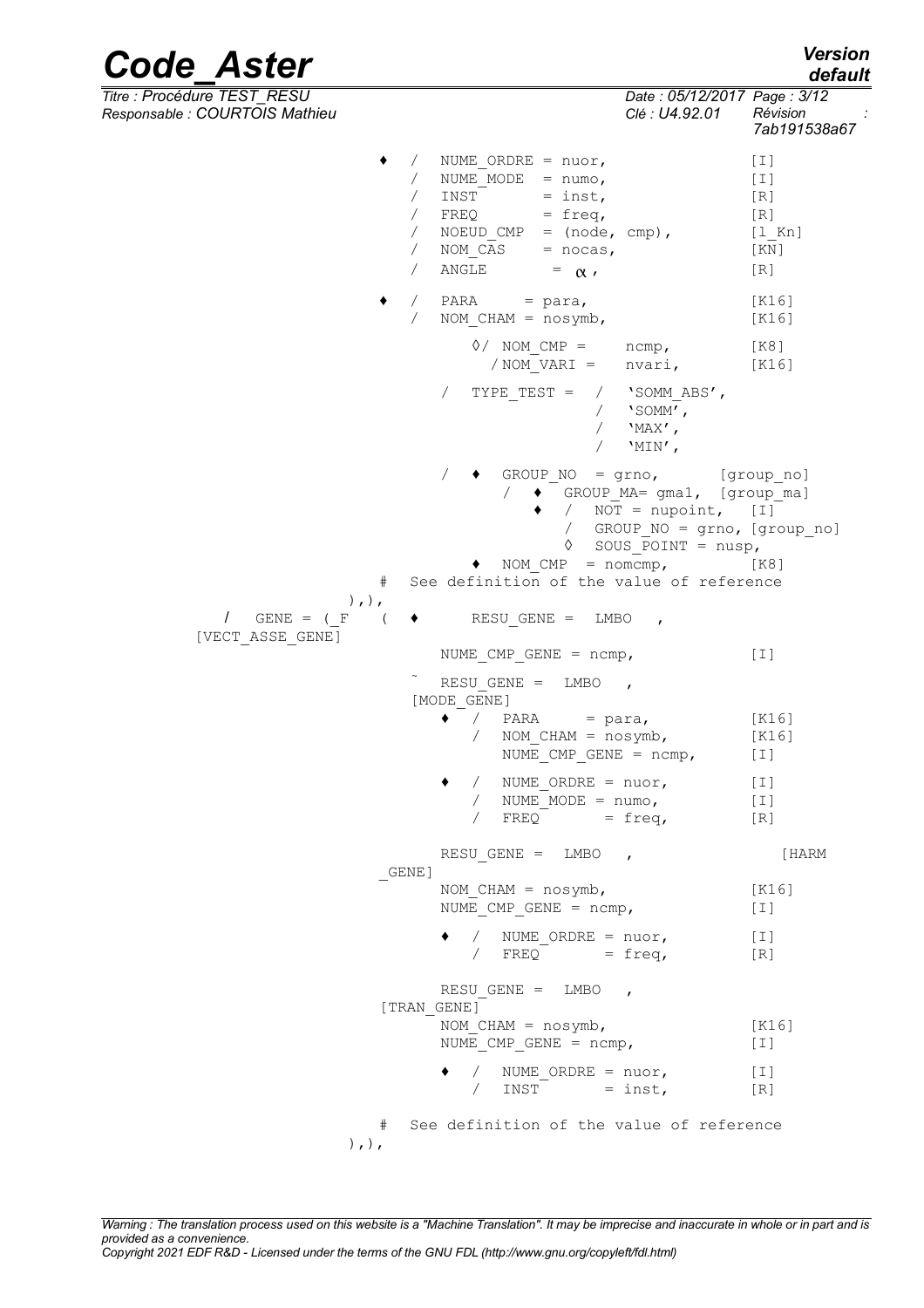| <b>Code Aster</b>                                             |                                                                                                                                                                                                                                                              |                                               | <b>Version</b><br>default                                          |
|---------------------------------------------------------------|--------------------------------------------------------------------------------------------------------------------------------------------------------------------------------------------------------------------------------------------------------------|-----------------------------------------------|--------------------------------------------------------------------|
| Titre : Procédure TEST RESU<br>Responsable : COURTOIS Mathieu |                                                                                                                                                                                                                                                              | Date: 05/12/2017 Page: 4/12<br>Clé : U4.92.01 | Révision<br>7ab191538a67                                           |
| $\prime$                                                      | $OBJECT = (F$<br>NAME $=$ nomobj,                                                                                                                                                                                                                            |                                               | [K24]                                                              |
|                                                               | See definition of the value of reference<br>#<br>$),$ , $)$ ,                                                                                                                                                                                                |                                               |                                                                    |
| $\prime$<br>$\lambda$                                         | TEST NAN =<br>'NOT'<br>'YES'                                                                                                                                                                                                                                 |                                               | [DEFECT]                                                           |
|                                                               | # Definition of the value of reference                                                                                                                                                                                                                       |                                               |                                                                    |
|                                                               | / VALE CALC = valley<br>$\mathbf{r}$<br>/ VALE CALC C = valley<br>$\mathbf{r}$<br>/ VALE CALC I = valley<br>$\mathbf{r}$<br>/ VALE CALC K = valley<br>$\mathbf{r}$<br># if VALE CALC = 0.                                                                    |                                               | [R]<br>[C]<br>$[1]$<br>$[K^{\star}]$                               |
| ♦                                                             | ORDRE GRANDEUR = ordgrd,                                                                                                                                                                                                                                     |                                               | [R]                                                                |
| ♦                                                             | $LEGEND = legend,$                                                                                                                                                                                                                                           | [K16]                                         |                                                                    |
| ♦                                                             | VALE $ABS =$<br>'NOT'<br>$\sqrt{2}$<br>$\mathbf{r}$<br>$\sqrt{2}$<br>'YES'                                                                                                                                                                                   |                                               | [DEFECT]                                                           |
| ♦                                                             | TOLE MACHINE =<br>$/ 1.0D-6$ ,<br>prec,<br>$\sqrt{2}$<br>$\sqrt{2}$<br>'RELATIVE'<br>CRITERION =                                                                                                                                                             | $\mathbf{r}$                                  | [DEFECT]<br>[R]                                                    |
| [DEFECT]                                                      |                                                                                                                                                                                                                                                              |                                               |                                                                    |
|                                                               | / 'ABSOLUTE',<br># only for RESU or GENE<br>TOLE MACHINE = $/$ (prec1, prec2),<br>$\sqrt{2}$<br>CRITERION = $/$ (crit1, crit2),                                                                                                                              |                                               | [1 R]<br>$[1$ Kn]                                                  |
|                                                               | # except in TEST FICHIER<br>$\Diamond$ REFERENCE = / $'$ ANALYTICAL',<br>'SOURCE EXTERNE',<br>'AUTRE ASTER',                                                                                                                                                 |                                               |                                                                    |
|                                                               | If REFERENCE is indicated<br>VALE REFE = valley<br>$\sqrt{2}$<br>$\mathbf{r}$<br>VALE REFE C = valley<br>$\mathbf{r}$<br>VALE REFE I = valley<br>$\sqrt{2}$<br>VALE REFE K = valley<br>$\mathbf{r}$<br>♦<br>PRECISION = $/ 1.0D-3$ ,<br>prec<br>$\mathbf{r}$ |                                               | [R]<br>[ <sub>C</sub> ]<br>[T]<br>$[K^{\star}]$<br>[DEFECT]<br>[R] |

#### **Notice 1**

*The definition of the value of reference is common to the orders TEST\_RESU, TEST\_TABLE, TEST\_FONCTION and TEST\_FICHIER.* All the keywords are not available in all the orders, to see the comments.

The whole type  $(I)$  do not exist in TEST\_FONCTION and TEST\_FICHIER. The type complexes ( $C$ ) do not exist in TEST FICHIER and for OBJECT. The type chains ( $K$ ) exist only in TEST FICHIER and TEST TABLE.

VALE ABS do not exist for MAP and TEST FICHIER.

#### **Notice 2**

*Keywords CHAM\_NO, CHAM\_ELEM and MAP allow to test them cham\_no , them cham\_elem and them map. The keyword RESU* is reserved for *concepts of the type result.* The keyword GRID allows to test some characteristics (whole) of a grid.

*Warning : The translation process used on this website is a "Machine Translation". It may be imprecise and inaccurate in whole or in part and is provided as a convenience.*

#### *Copyright 2021 EDF R&D - Licensed under the terms of the GNU FDL (http://www.gnu.org/copyleft/fdl.html)*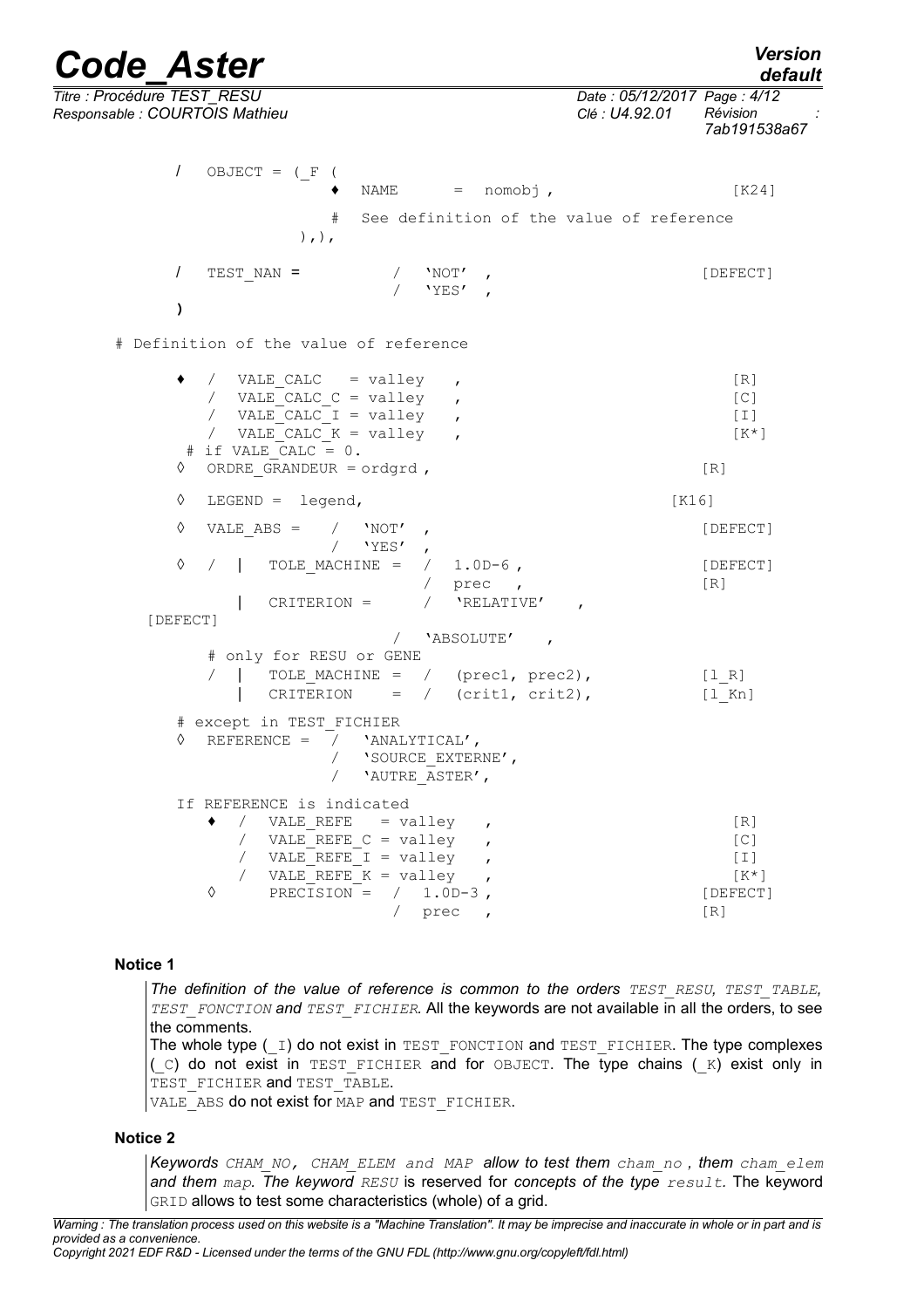

*Titre : Procédure TEST\_RESU Date : 05/12/2017 Page : 5/12 Responsable : COURTOIS Mathieu Clé : U4.92.01 Révision :*

*7ab191538a67*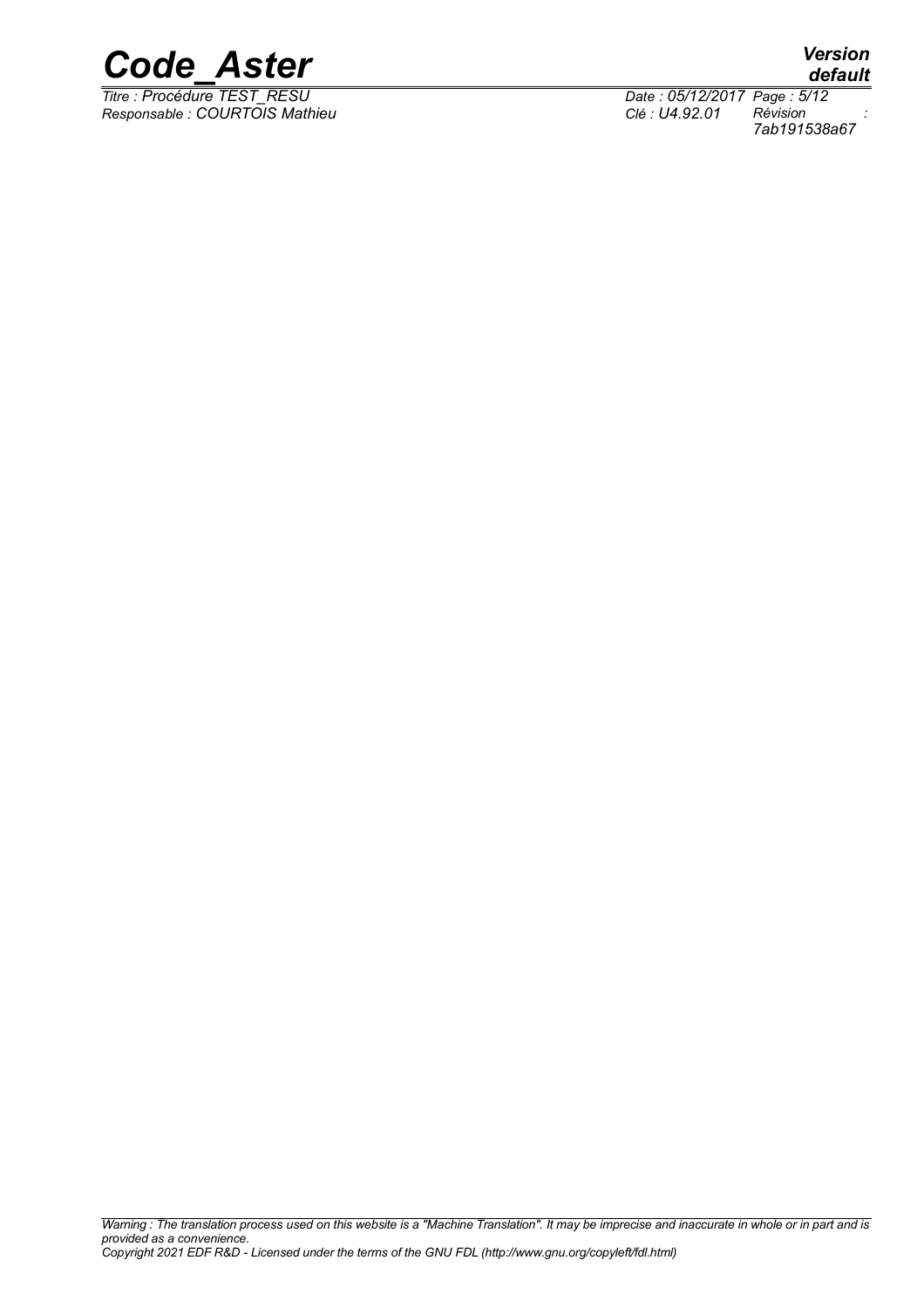*Responsable : COURTOIS Mathieu Clé : U4.92.01 Révision :*

*Titre : Procédure TEST\_RESU Date : 05/12/2017 Page : 6/12 7ab191538a67*

## **3 General information**

This order makes it possible to test a scalar digital value recovered in a concept of the type cham no, cham elem, map or result, compared to a value of nonregression and, when it is possible, compared to an analytical value of reference, coming from an external source or another calculation with Code Aster.

Three types of digital values can be tested:

- a component of a field (cham no, chamelem, map or field which is part of one result),
- a parameter contained in a concept of result,
- a global value of a field [[§4.4\]](#page-7-0).

To test a component of field, a field [§ should be chose[n4.1\]](#page-5-0) then to choose a component [[§4.3\]](#page-6-1).

To test a parameter, it is necessary to choose a sequence number [[§4.1.4\]](#page-6-0) and to choose the name of the parameter.

The expected digital value (real, complex or whole) is provided in accordance with [[§4.7\]](#page-8-0).

#### **Notice concerning the tests of nonregression**

*One systematically makes a test of nonregression compared to a computed value previously. The tolerance associated with this test (TOLE\_MACHINE) must be very weak and should not be higher than the value by default. In particular, the value should be the same one (on at least 8 decimals) on all the platforms. Moreover, this computed value should change only when algorithm is modified, corrected. Any other variation owes alerted the developer on the reliability of the programming.*

#### **Remarks concerning the tests in the structures of "generalized" data:**

*One can to test the generalized components (displacements, speeds or accelerations of a transient in modal space). It is advisable nevertheless to be circumspect with this kind of test. Indeed the value of a generalized component depends entirely on the standard of the mode. However that - Ci is given in an arbitrary way. Thus without preliminary standardisation of the standards, the value of a generalized size is arbitrary. Lastly, there is no possibility in Code\_Aster of fixing the direction of a mode. For a multiple mode, that wants to say that, even once the normalized modes, a generalized size can take an unspecified value. In the case of a simple mode, it can be directed in a direction or the opposite direction. One then obtains a generalized value or his opposite.*

## **4 Operands**

## **4.1 Selection of a field**

<span id="page-5-0"></span>In order to test a field which can be an isolated field (cham no or cham elem or map), or a field extracted from a result, or will use the keyword factors: CHAM\_NO, CHAM\_ELEM, MAP or RESU.

#### **4.1.1 "Isolated" fields**

♦ CHAM\_GD = field

Name of cham no, chame lem or map which one wants to extract a value.

#### **4.1.2 Operand RESULT**

 $RESULT = LMBO$ 

Name of the concept result treaty.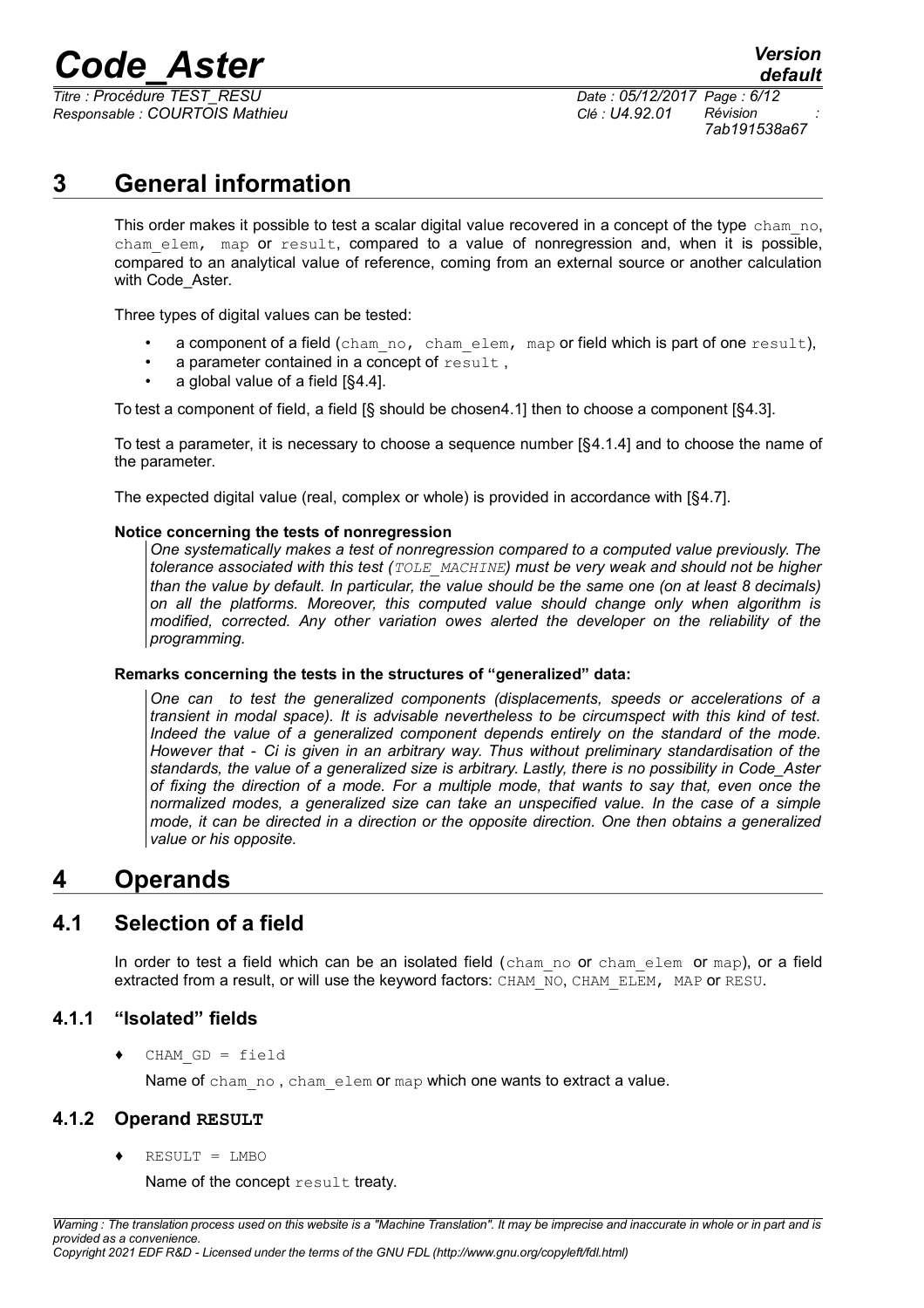*Responsable : COURTOIS Mathieu Clé : U4.92.01 Révision :*

*default Titre : Procédure TEST\_RESU Date : 05/12/2017 Page : 7/12 7ab191538a67*

#### **4.1.3 Operand NOM\_CHAM**

 $NOMCHAM =$  nosymb

Reference symbol of the field to be selected.

#### **4.1.4 Selection of a sequence number**

<span id="page-6-0"></span>/ NUME ORDRE =  $nu$ ,

Sequence number of the field (or the parameter) required.

```
NUME MODE = numo,
/ INST = inst,
/ FREQ = freq,
  NOEUD CMP = (node, cmp),
/ NOM \overline{CAS} = nocas,
  ANGLE = \alpha,
```
These keywords make it possible to identify a sequence number in one result [U4.71.00].

They are called "variables of access".

They all are not valid for all the types of result.

When the access is not made an actual value (ANGLE, FREQ, INST) the value given should not be ambiguous (cf [[§4.7\]](#page-8-0)).

### **4.2 Selection of a parameter in a result**

To select a parameter in a result, it is necessary to specify the desired sequence number [§[4.1.4\]](#page-6-0) and to give the name of the parameter.

 $PARA = para$ 

<span id="page-6-1"></span>Name of the sought parameter. This name is attached to the type of the concept  $result$  treaty.

## **4.3 Selection of a component of a field**

The access to a size is done for one cham no by:

• the name of the node which carries this size.

The access to a size is done for one cham elem by:

- the name of the mesh which supports the element,
- something which specifies:
	- that is to say the name of a node of this mesh for cham elem "with the nodes" (ELNO).
	- that is to say the number of the point of GAUSS for cham elem "at the points of GAUSS" (ELGA).

The access to a size is done for one map by:

- the name of the mesh,
- $GROUPMA = qma1$

Allows to indicate the mesh for which one wants to test it cham elem or map. LE group should contain only one nets.

 $GROUP NO = grno$ 

Name of group containing it node which one wants to check a component. LE groups must be reduced with only one node.

 $NOT = nupoint$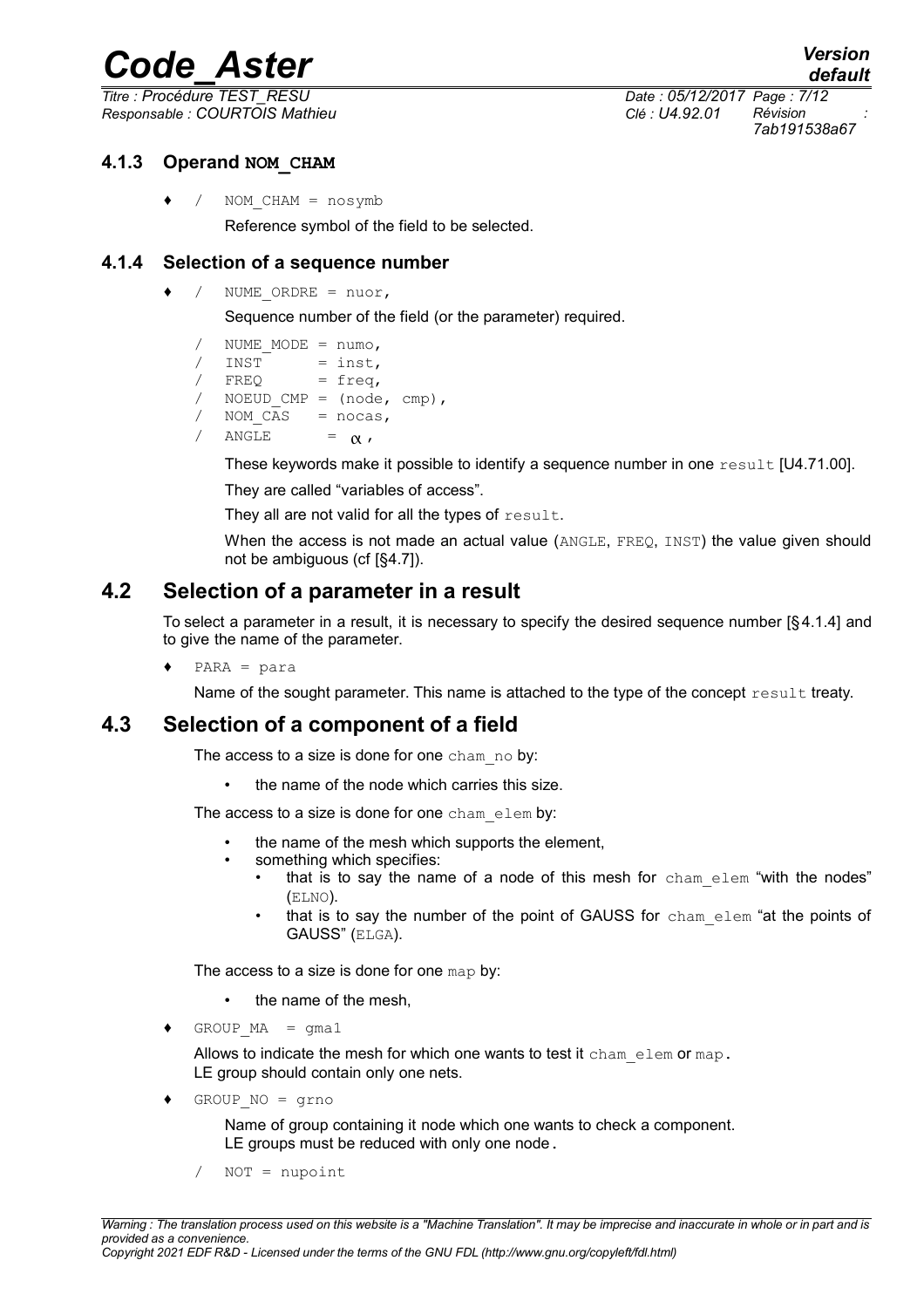*Responsable : COURTOIS Mathieu Clé : U4.92.01 Révision :*

*Titre : Procédure TEST\_RESU Date : 05/12/2017 Page : 8/12 7ab191538a67*

> Entirety nupoint specify the number of the point of GAUSS which one wants to test the value (case of cham elem "at the points of GAUSS").

 $\Diamond$  SOUS POINT = nusp

Entirety nusp specify the number of the under-point of which one wishes to obtain the value (case of cham\_elem under-points, used by the elements of structure: beam, pipes, hulls).

In the case of the plates and of the multi-layer hulls, the number of the under-point corresponds to the level in the whole of the layers. Each layer is described by a lower, average and higher skin. By convention, for  $N$  layers, this number varies between 1 and  $3N$  where the first point is at the level of the lower skin of the first layer and it  $3N$  ème not on the level of the higher skin of the last layer (cf [R3.07.03] and [R3.07.04] for the numeration of the layers).

In the case of the multifibre beams, this entirety is the number of the fibre whose classification is described in documentation [U4.26.01] and [R3.08.08].

In the case of the pipes, it is necessary to refer to the description made in the document [R3.08.06].

/ NOM\_CMP = ncmp

Name of the component which one wants to test [U2.01.04].

NOM VARI = nvari

For the fields of the internal variables (VARI  $*$ ), one can give the name of the internal variable (see [U4.51.11] for the rules of naming of the internal variables) instead of the name of the component (V1,…).

### **4.4 To test a field "overall"**

<span id="page-7-0"></span>Once a field selected [[§4.1\]](#page-5-0), one can test a quantity calculated overall on all the field. For that, NOM CMP does not have to be well informed to allow to take into account all the components of the field.

/ TYPE\_TEST = 'SOMM\_ABS'

The sum of the absolute values of the components of the field.

/ TYPE\_TEST = 'SOMM'

The sum of the values of the components of the field.

/ TYPE TEST =  $'MAX'$ 

The maximum of the values of the components of the field.

/ TYPE\_TEST = 'MIN'

Minimum of the values of the components of the field.

## **4.5 To test the contents of an object JEVEUX**

This functionality is reserved for the developers of the Code. To use it, it is necessary to know the names of the objects JEVEUX composing the concepts of the user. It is intended to check to it not regression of the structures of data other than them RESULT, FIELDS, TABLE and FUNCTION.

#### **4.5.1 Operand NAME**

NAME = nomobj

Name of the object jeveux that one wants to test.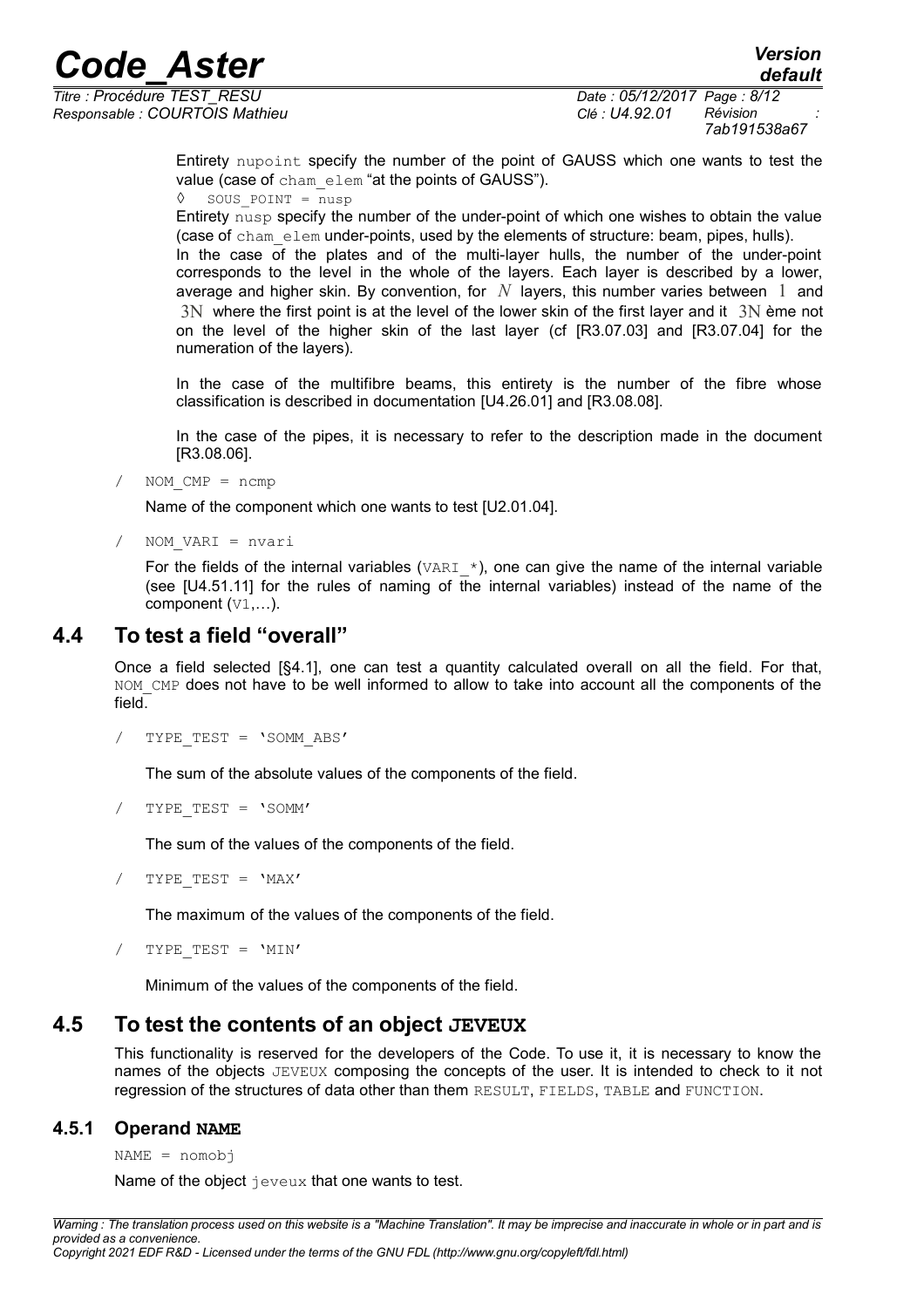*Responsable : COURTOIS Mathieu Clé : U4.92.01 Révision :*

*Titre : Procédure TEST\_RESU Date : 05/12/2017 Page : 9/12 7ab191538a67*

**Note:**

*The objective of this kind of test ( NAME + VALE\_CALC/\_I ) is to test a whole vector overall. The "amount" which is tested is unfortunately a bad "check sum" of the object: a permutation within the vector does not change this sum. A more careful test consists in printing the object in a file ( IMPR\_CO ) then to test the contents of this file with a truth "check sum" ( TEST\_FICHIER ).*

#### **4.5.2 Operands CRITERION and PRECISON**

See below [[§4.7\]](#page-8-0).

## **4.6 Keyword factor GRID.**

This keyword makes it possible to validate the orders of the code which produce (or modify) grids. It makes it possible to test some characteristics (whole) grids: many meshs, of nodes, groups of meshs, groups of nodes, many meshs in a group of meshs and many nodes in a group of nodes.

#### **4.6.1 Operand GRID**

GRID = netted

Name D<sub>U</sub> grid that one wants to test.

#### **4.6.2 Operand CARA**

Allows to choose the characteristic of the grid to be tested: 'NB MAILLE', 'NB NOEUD', 'NB\_GROUP\_MA', 'NB\_GROUP\_NO', 'EXI\_GROUP\_MA' or 'EXI\_GROUP\_NO'.

#### **4.6.3 Operands NOM\_GROUP\_MA and NOM\_GROUP\_NO**

These operands are to be used for CARA=' EXI\_GROUP\_MA' (resp. CARA=' EXI\_GROUP\_NO'). It make it possible to indicate the group which one wants to test. In this case, the value tested (VALE\_CALC\_I or VALE\_REFE\_I) must contain the number of meshs (or nodes) of the group.

## **4.7 Definition of the value of nonregression and reference**

<span id="page-8-0"></span>One systematically makes a test of nonregression compared to a value previously calculated, with a very weak tolerance: keywords VALE CALC and TOLE MACHINE. As often as possible, one adds a test compared to a value of reference compared to an analytical solution, a value obtained of an external source or another modeling: keywords REFERENCE, VALE\_REFE, PRECISION.

/ VALE CALC = valley

Actual value of nonregression. It is the computed value by Code\_Aster.

When this value is worthless (lower than 1.e-16 in absolute value), the keyword should be informed ORDRE GRANDEUR =  $\sigma$ rdgrd. It has direction only in absolute.

It is checked whereas: |*val*|≤*tole*∗*ordgrd*

If ORDRE GRANDEUR is not provided whereas VALE CALC is null, the test of nonregression is ignored (appears with  $SKIP$  in the file result). Attention in this case, a test with  $VALE$  REFE is obligatory.

VALE CALC C = valley

Value complexes of nonregression.

VALE CALC  $I = value$ 

Whole value of nonregression.

VALE CALC  $K =$  valley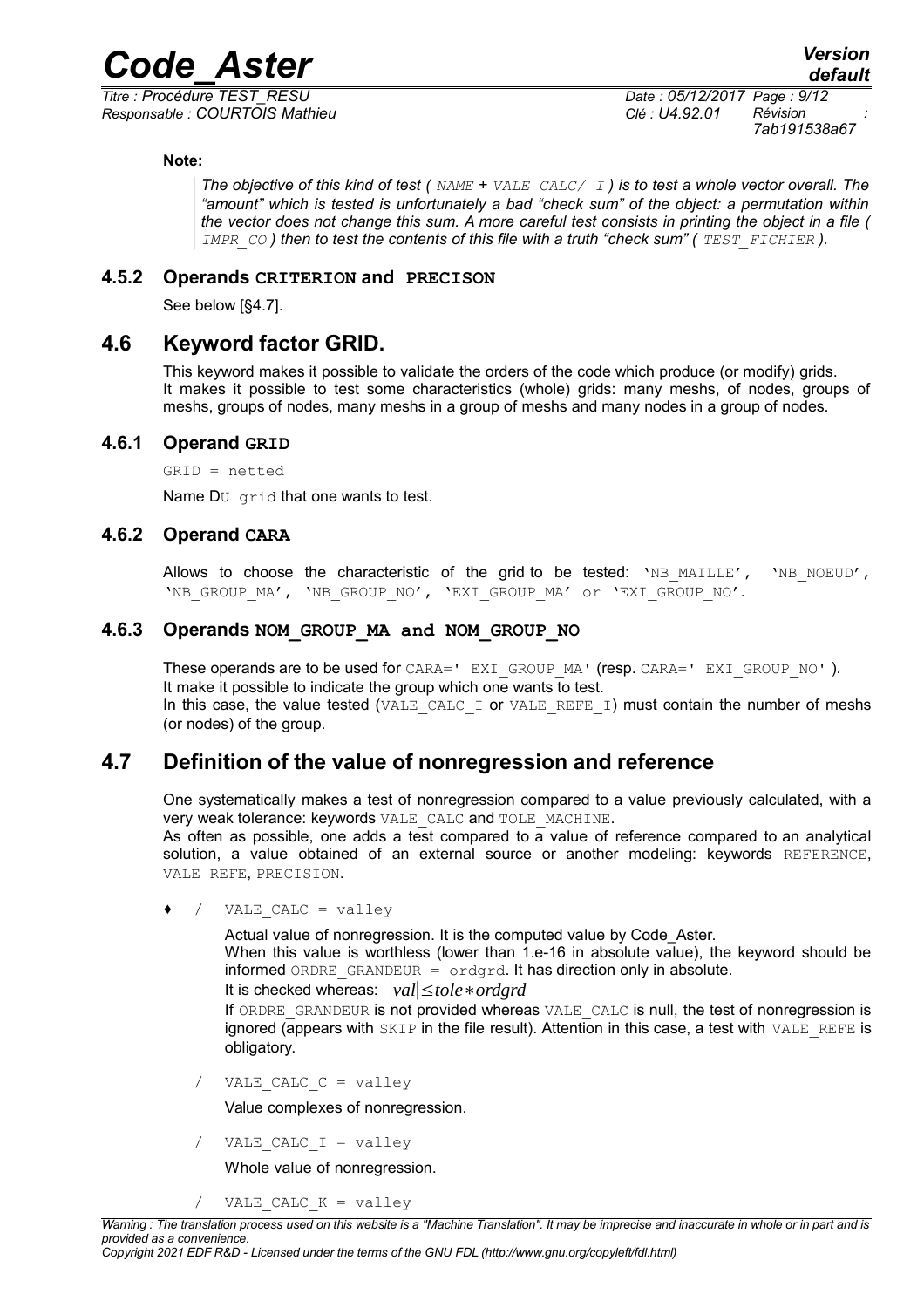*Responsable : COURTOIS Mathieu Clé : U4.92.01 Révision : 7ab191538a67*

Character string of nonregression. Only by TEST\_FICHIER and TEST\_TABLE.

◊ TOLE\_MACHINE = sheet

Precision requested (by default  $1. D-6$ ) to accept the computed value compared to the value of nonregression (VALE\_CALC). See ORDRE\_GRANDEUR above.

◊ VALE\_ABS

 $=$  'NOT' the value of reference and the computed value by Aster are compared such as they are.

 $=$  'YES' the value of reference and the computed value by Aster are compared in absolute values.

◊ CRITERION =

Type of test to be carried out. Applies to the test of nonregression and the test compared to a value of reference if necessary.

If  $v$  is the extracted value, the test will carry for:

- 'RELATIVE' on: ∣*val*−*v*∣≤*prec*⋅∣*val*∣
- 'ABSOLUTE' on: ∣*val*−*v*∣≤ *prec*
- ◊ REFERENCE =
	- / 'ANALYTICAL' : the provided value of reference is "analytical"
	- / 'SOURCE\_EXTERNE': the provided value of reference comes from a program other than Code\_Aster *,* of a bibliographical reference, a measurement, etc.
	- / 'AUTRE ASTER' : the provided value of reference is that obtained by another calculation with Code\_Aster (another order, another modeling, option of calculation,…)

It is the presence of the keyword REFERENCE who indicates that one has an external reference and conditions the presence of the keywords  $VALE$  REFE  $[I / C]$  and PRECISION.

VALE\_REFE, VALE\_REFE\_C, VALE\_REFE\_I, VALE\_REFE\_K

Similar to the keywords VALE CALC above. They define the value obtained by the external source.

◊ PRECISION =

Precision requested (by default  $1.D-3$ ) to accept the computed value compared to the value of reference (VALE\_REFE).

#### **Note:**

*When the definition of the sequence number of one RESULT is done by a real variable of access ( FREQ , INST , ANGLE ), it is not necessary that there is ambiguity on this sequence number. For that the user defines a small interval around the value requested thanks to the keywords CRITERION and TOLE\_MACHINE .*

*In this case ("real" access) keywords CRITERION and TOLE\_MACHINE will thus wait 2 values each one: ( crit1 , crit2 ) and ( prec1 , prec2 ).*

*crit1 and prec1 relate to the value of nonregression.*

*crit2 and prec2 allow to choose the interval of research of the sequence number.*

*The values by default of crit1 and prec1 are 'RELATIVE' and 1.D-6. The values by default of crit2 and prec2 are 'RELATIVE' and 1.D-3.*

*Warning : The translation process used on this website is a "Machine Translation". It may be imprecise and inaccurate in whole or in part and is provided as a convenience.*

*Copyright 2021 EDF R&D - Licensed under the terms of the GNU FDL (http://www.gnu.org/copyleft/fdl.html)*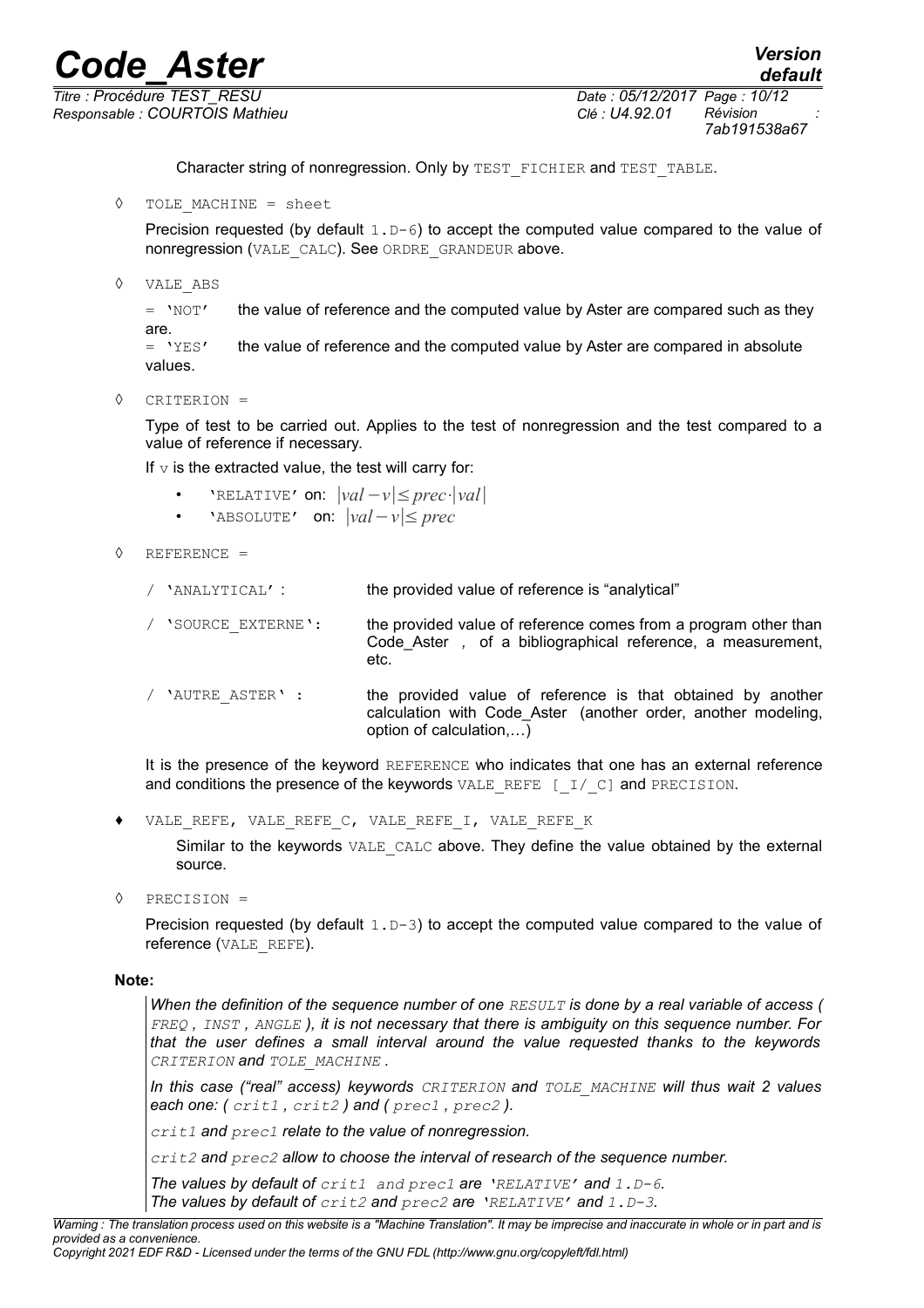*Titre : Procédure TEST\_RESU Date : 05/12/2017 Page : 11/12 Responsable : COURTOIS Mathieu Clé : U4.92.01 Révision :*

*7ab191538a67*

*One cannot define explicitly crit2 and prec2 without defining crit1 and prec1.*

**Note:**

*Tests of not-regression (keywords VALE\_CALC\*) are systematically ignored in the tests of validation but they must nevertheless be indicated (with an unspecified value) because required by the catalogue of the order. LES tests of validation are identified like such by the presence of testlist validation in their file .export .*

*I L has there however an exception for the tests on the character strings ( VALE\_CALC\_K ) who are not ignored because there are not a tolerance/precision on these tests.*

## **4.8 Addition of one specificity to the value tested**

◊ LEGEND =

Character string of to more the 16 characters describing the test carried out. The user thus has the possibility of commenting on his test.

### **4.9 Keyword TEST\_NAN**

| TEST NAN = | 'NOT' | [DEFECT] |
|------------|-------|----------|
|            | YES'  |          |

This keyword is used to validate the operation of *NaN* (*Not-a-Number*) of Code\_Aster. This keyword is to be used only in optics to carry out tests. Its use must cause a fatal error in *FPE* (*Floating Not Exception*) in mode *debug* in TEST\_RESU.